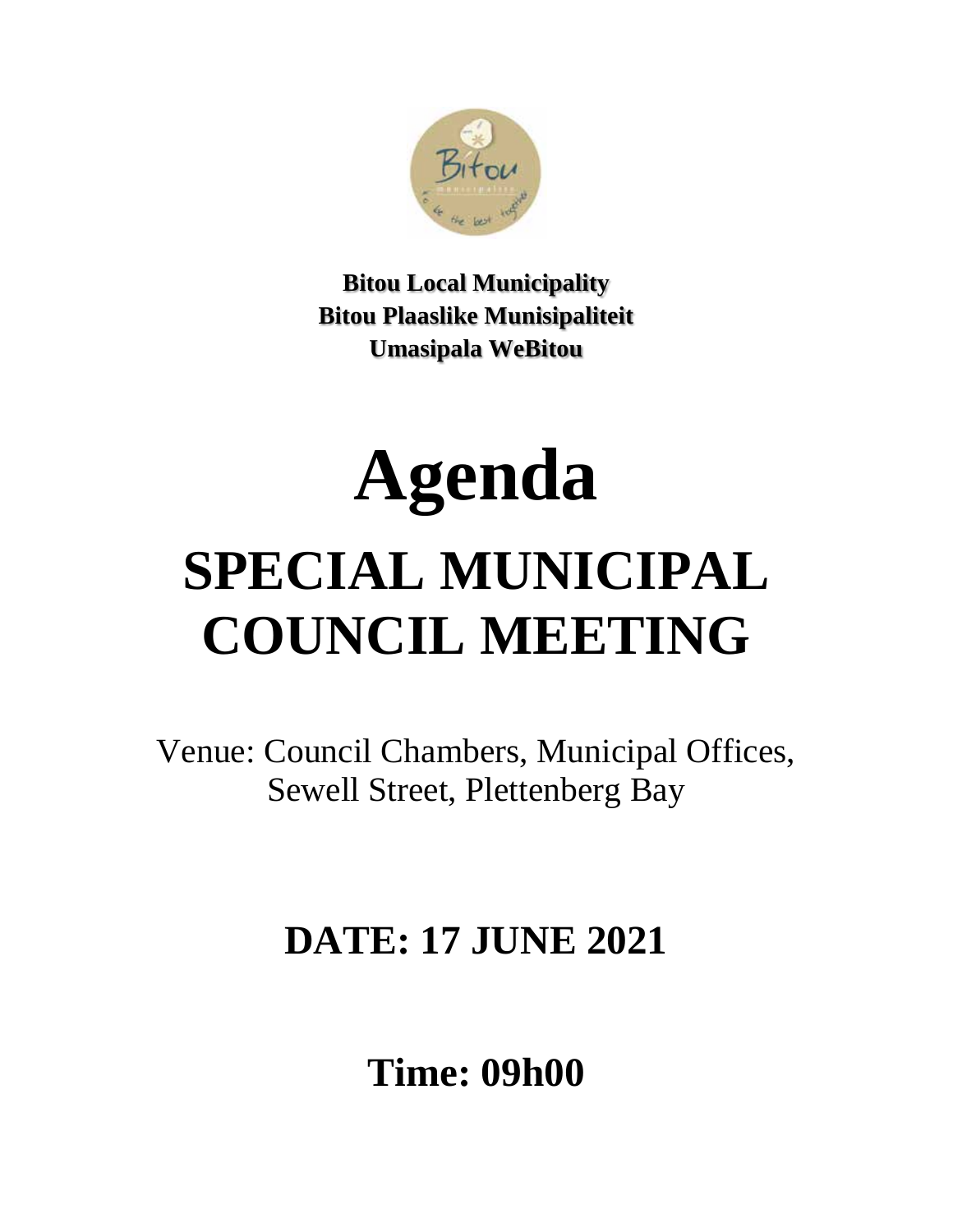# **BITOU LOCAL MUNICIPALITY**

15 June 2021

**The Executive Mayor (acting) Councillors Municipal Manager and Directors**

#### **SPECIAL COUNCIL MEETING: THURSDAY, 17 JUNE 2021 AT 09H00**

**NOTICE** is hereby given that a Special Council Meeting will be held in the Council Chambers, Municipal Offices, Plettenberg Bay on **THURSDAY, 17 JUNE 2021 AT 09H00** to discuss the business set forth in the Agenda.

Yours faithfully

**\_\_\_\_\_\_\_\_\_\_\_\_\_\_\_\_\_\_\_\_\_\_\_\_\_\_\_\_\_\_\_\_\_\_\_\_\_**

**E V WILDEMAN SPEAKER OF COUNCIL**

**Constitution of the Council**

The Speaker, Alderman E V Wildeman The Acting Executive Mayor, Councillor S E Gcabayi

Councillor J N Kamkam Councillor M P Lobese Councillor X Matyila Councillor M M Mbali Councillor N Ndayi Councillor W J Nel Councillor A R Olivier Councillor L M Seyisi Councillor D J Swart Councillor V P M van Rhyner Councillor A S M Windvogel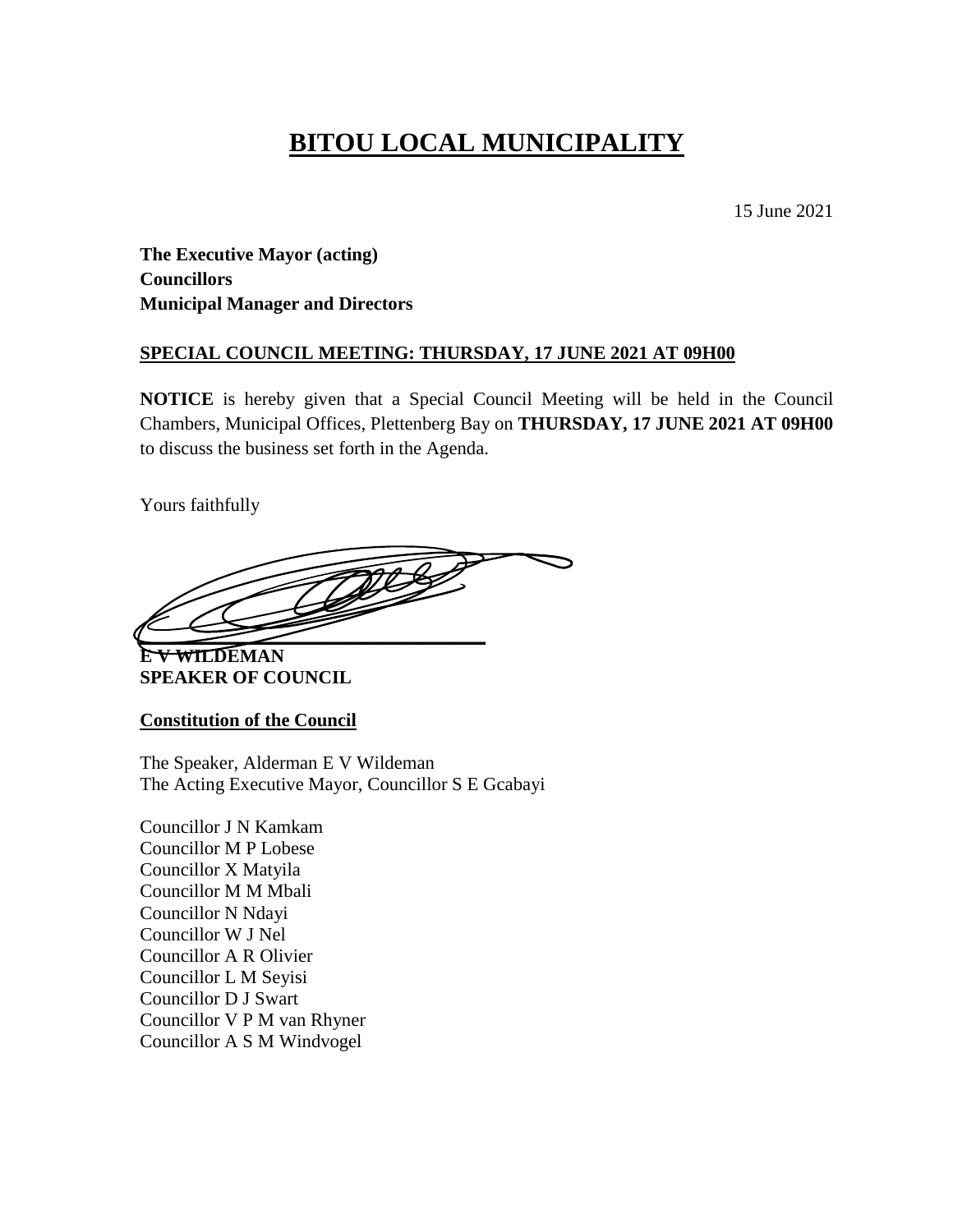### **Bitou Local Municipality**

### **Special Council Agenda:**

### **17 June 2021**

### **Time: 09h00**

#### **Order of Business**

#### **1. OPENING**

#### **2. ATTENDANCE**

The attendance registers of members of the Municipal Council, Officials will be circulated for signature.

#### **3. APPLICATION FOR LEAVE OF ABSENCE**

Application for leave of absence, if necessary, will be considered.

#### **4. DECLARATION OF INTERESTS**

Disclosure of interest by Councillors

#### **5. CONFIRMATION OF MINUTES FOR PREVIOUS MEETINGS**

None

#### **6. STATEMENTS AND COMMUNICATIONS BY:**

- 6.1. The Executive Mayor (acting)
- 6.2. The Speaker

#### **7. PRESENTATIONS**

None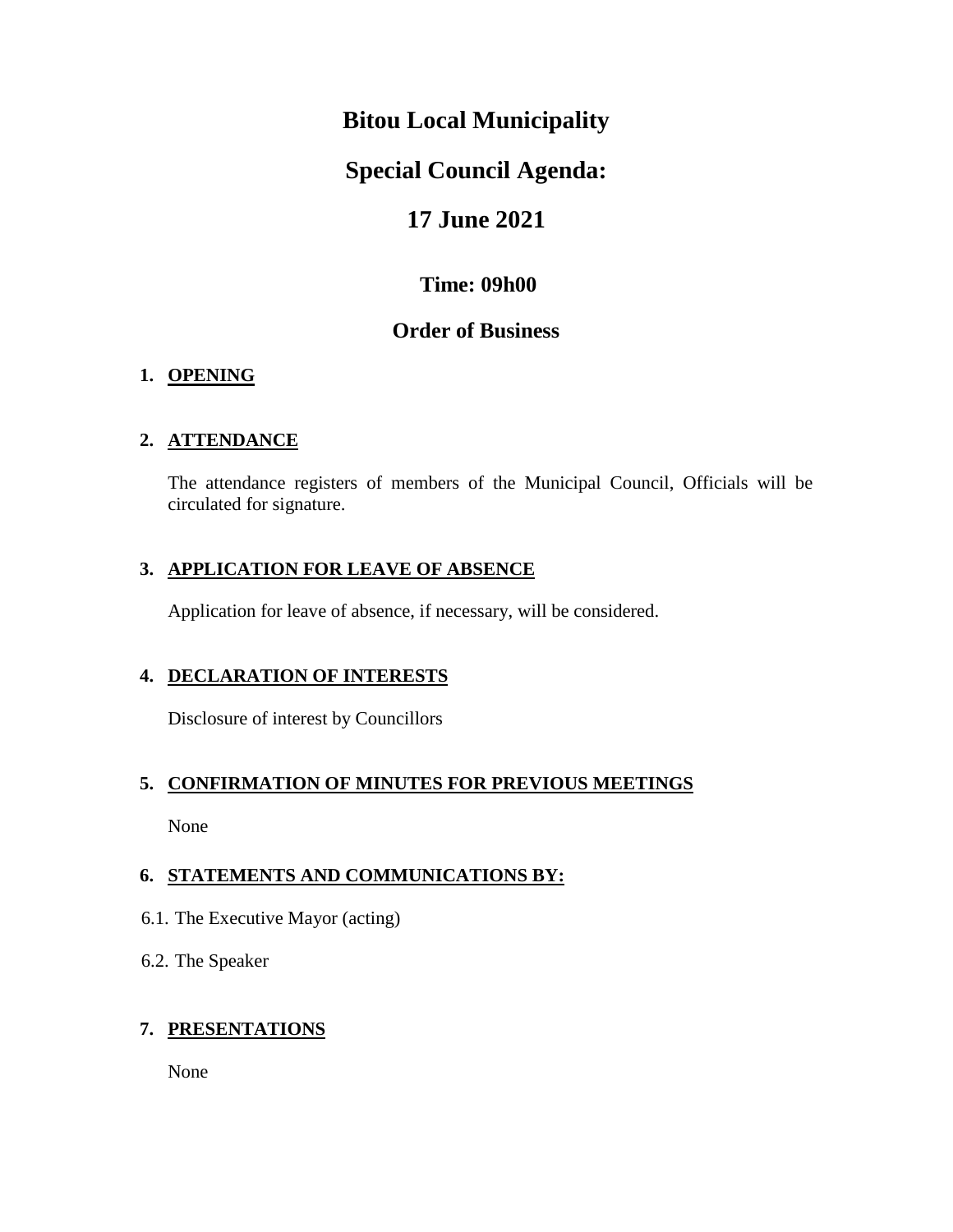#### **8. ITEMS FOR INFORMATION, WHICH HAVE BEEN DEALT WITH BY THE EXECUTIVE MAYOR IN TERMS OF DELEGATED AUTHORITY**

None

#### **9. URGENT MATTERS SUBMITTED BY THE MUNICIPAL MANAGER**

#### **9.1 ITEM C/3/223/06/21: ELECTION OF THE EXECUTIVE MAYOR**

**Item for consideration attached hereto.**

#### **10. NOTING OF OUTSTANDING / PARTIALLY IMPLEMENTED COUNCIL RESOLUTIONS**

None

#### **11. CONSIDERATION OF REPORTS (NON- DELEGATED MATTERS)**

No items for consideration

#### **12. CONSIDERATION OF NOTICES OF MOTION**

None received

#### **13. CONSIDERATION OF NOTICES OF QUESTION**

None received

#### **14. CONSIDERATION OF MOTIONS OF EXIGENCY**

None received

#### **15. IN-COMMITTEE MATTERS**

#### **15.1 CONFIRMATION OF MINUTES: (IN-COMMITTEE)**

None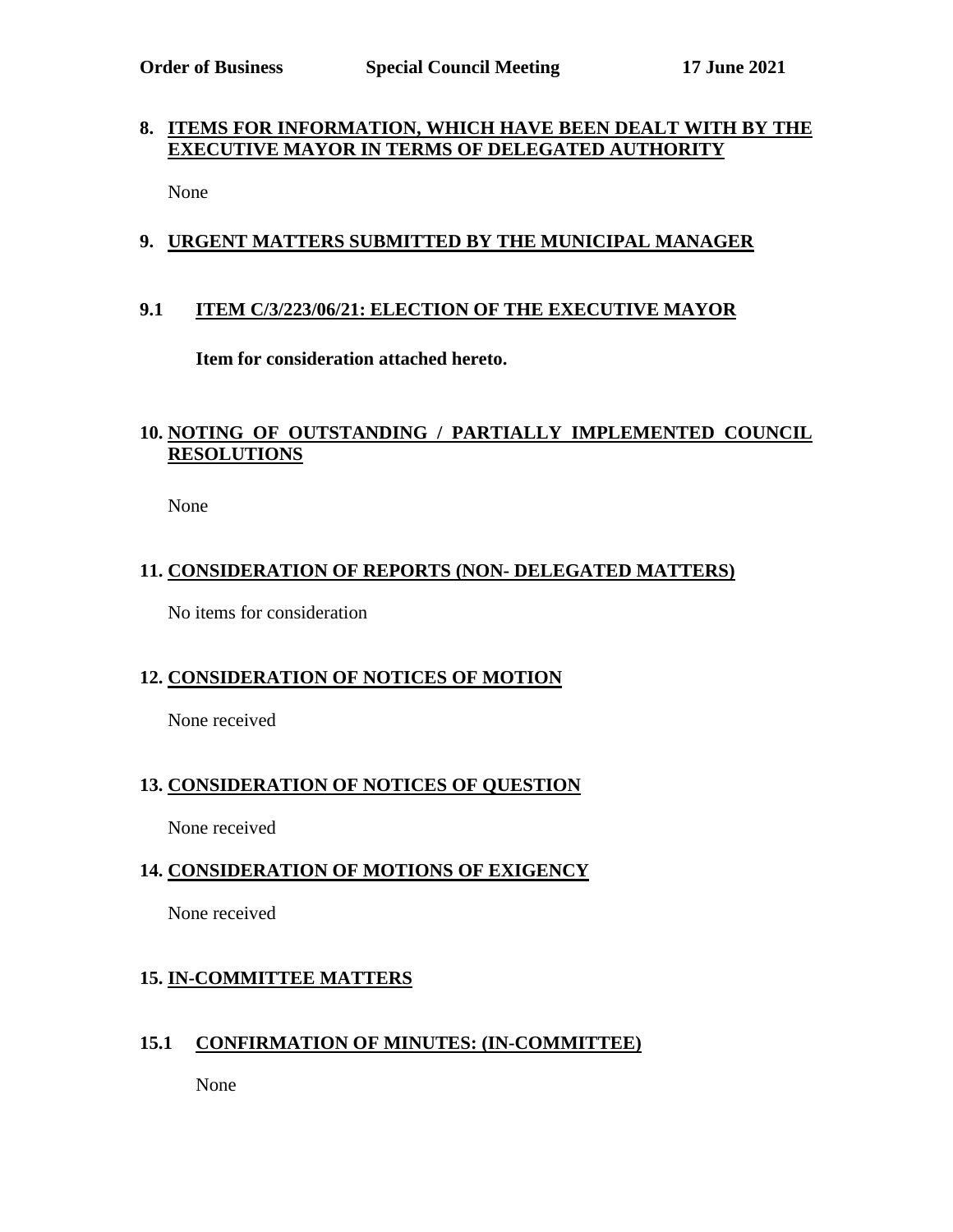#### **15.2 CONSIDERATION OF IN-COMMITTEE REPORTS (NON- DELEGATED MATTERS)**

No Items for consideration.

#### **16. RECORDING OF COUNCILLORS PRESENT**

#### **17. CLOSURE**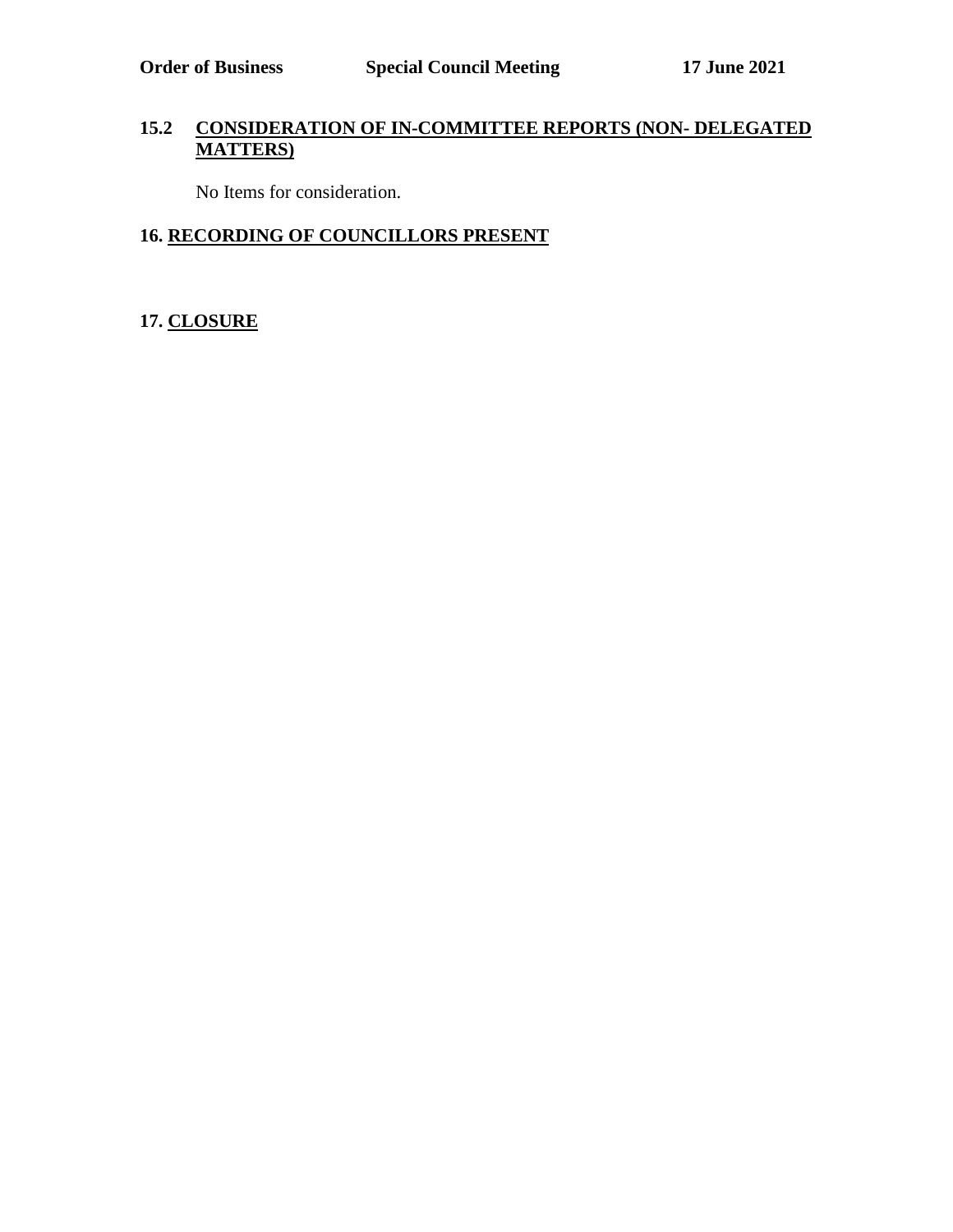# 9.

# URGENT MATTERS SUBMITTED BY THE MUNICIPAL MANAGER

| <b>ITEM NO.</b> | <b>SUBJECT\</b>                                  | <b>FILE REF   PG NO.</b> |        |
|-----------------|--------------------------------------------------|--------------------------|--------|
| C/3/223/06/21   | <b>ELECTION OF THE EXECUTIVE</b><br><b>MAYOR</b> | 3/1/10/2                 | $7-10$ |

**Special Council meeting: 17 June 2021**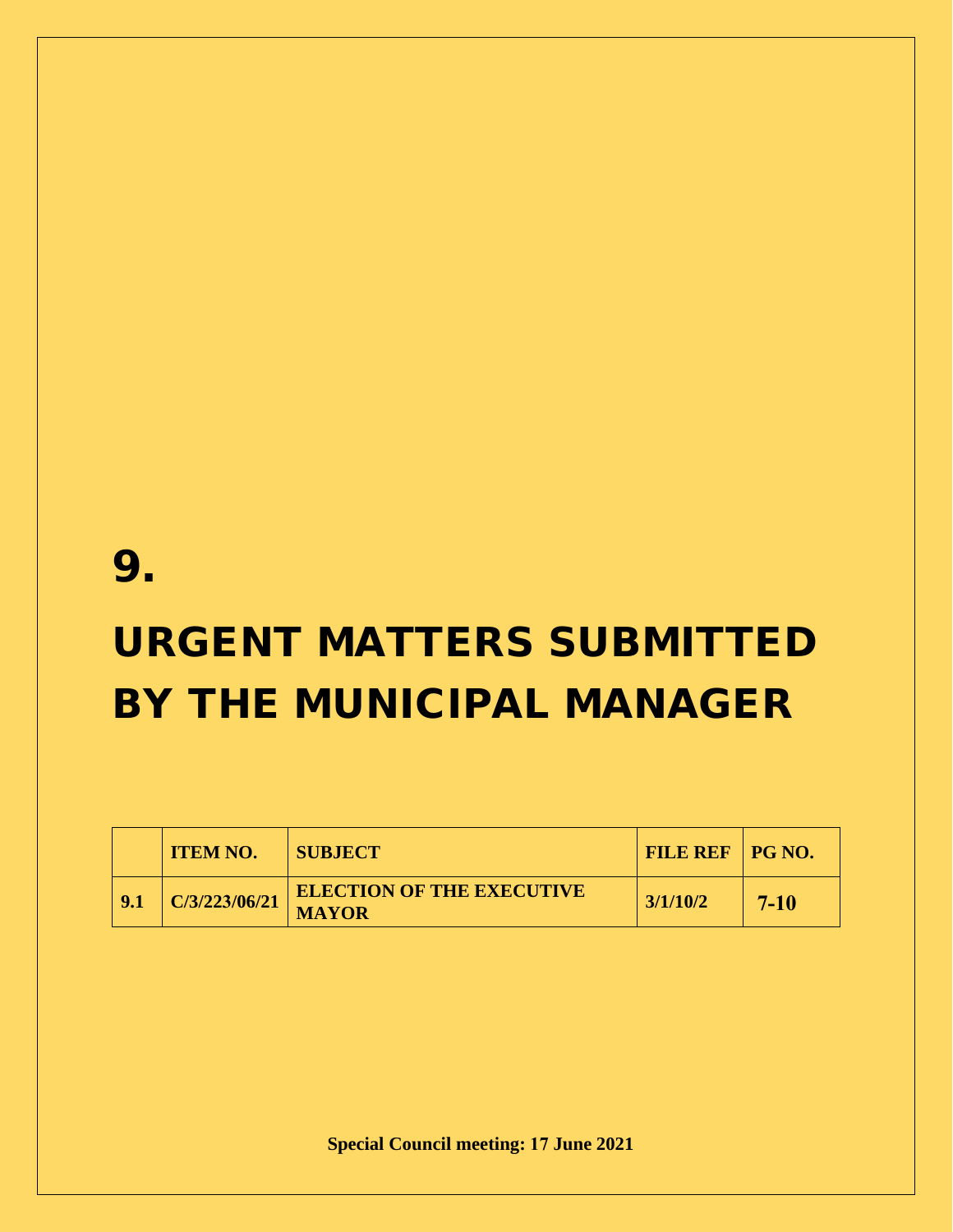**ITEM C/3/223/06/21**

#### **ELECTION OF THE EXECUTIVE MAYOR**

| Department:<br><b>Portfolio Comm:</b> | <b>Corporate Services</b><br>n/a                                     | <b>Demarcation: All Wards</b><br><b>Delegation: Council</b> |  |
|---------------------------------------|----------------------------------------------------------------------|-------------------------------------------------------------|--|
| <b>File Reference:</b>                | 3/1/10/2                                                             |                                                             |  |
| <b>Attachments:</b>                   | <b>Annexure "A" Nomination form for Executive Mayor (Green form)</b> |                                                             |  |
| <b>Author:</b>                        | <b>Director Corporate Services</b>                                   |                                                             |  |
| Date:                                 | <b>15 June 2021</b>                                                  |                                                             |  |

#### **PURPOSE OF THE REPORT**

For the Council to elect a Councillor to the office of Executive Mayor.

#### **BACKGROUND/DISCUSSION**

A notice of motion for the removal of the Executive Mayor in terms of section 58 of the Local Government: Structures Act, Act 117 of 1998, was submitted to the Municipal Manager on 07 April 2021 by Cllr. X. Matyila. The motion was moved by Cllr. X. Matyila and seconded by Cllr. V. van Rhyner,

All the prescribed legislative procedures were followed and the Speaker, Alderman E. V. Wildeman, had as a result thereof convened a Special Council Meeting on 16 April 2021 for Council to address the matter.

Below is an extract of resolution 9.1 as per Special Council meeting of 16 April 2021;

- *" 1. That the Notice of Motion for the removal of the Executive Mayor, Councillor M P Lobese as proposed by Councillor X Matyila and seconded by Councillor V P M van Rhyner in terms of Section 53 & 58 of the Local Government: Municipal Structures Act, Act 117 of 1998, carries.*
- *2. That it be NOTED that due to (1) above, the Executive Mayor's Office is vacant and therefore the Deputy Executive Mayor, Councillor S E Gcabayi will be Acting as the Executive Mayor in terms of section 56(6) of the Local Government: Municipal Structures Act, Act 117 of 1998."*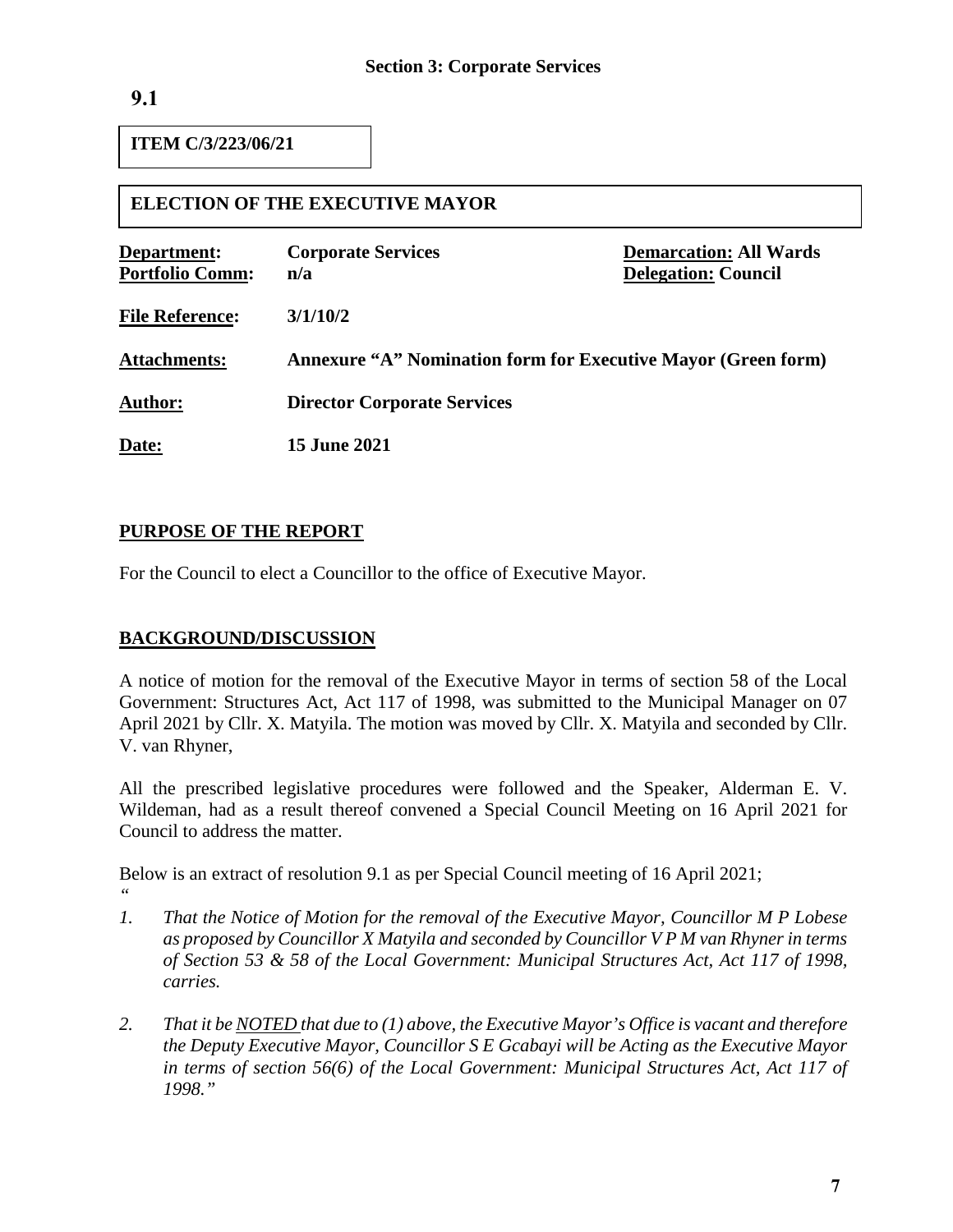The Speaker had, as a result of the vacancy, convened a Special Council meeting for the 04 May 2021. The item on the agenda was recorded as C/3/219/04/21. Two candidates were nominated, Councillor S. Gcabayi and Councillor W. Nel. The two candidates received the same number of votes and as a result thereof, another meeting had to be convened in terms of Section 8 (1), Schedule 3 of the local Government: Municipal Structures Act No. 117 of 1998.

This meeting had for various reasons not taken place and the matter was eventually included in the judgement of the Honourable Mr. Acting Justice Salie in the matter of The Speaker of the Bitou Municipality and others and Bill Nel and others that served in the High Court of South Africa (Western Cape Division Cape Town) on 02 June 2021.

The specific paragraph of the applicable judgement is hereby quoted for the convenience of Council:

*"3. The First Applicant is directed to convene a Council meeting at 9h00 on Tuesday, 8 June 2021 for the purposes of considering, allowing debate and voting on the items which appeared on the agenda of the 31 May 2021 ordinary Council meeting, attached hereto as Annexure A, as well as the election of an executive mayor in accordance with the procedure set out in Item 8 of Schedule 3 of the Local Government: Municipal Structures Act, 117 of 1998 (the "Structures Act). The election of the executive mayor shall be the first order of business after items 1-8 of that agenda."* 

Section 8 (2) of Schedule 3 of the Local Government: Municipal Structures act, Act 117 of 1998 prescribes the following:

"If a further meeting is held in terms of sub-item 1, the procedure prescribed in this Schedule must be applied at that meeting as if it were the **first meeting** for the election in question".

Section 55 (2) and Section 55(3) of the Local Government: Municipal Structures Act, 1998 prescribes the following;

"*55 Election of executive Mayors*

- *(1) ………………*
- *(2) a vacancy in the office of the executive mayor or executive deputy mayor must be filled when necessary.*
- *(3) The procedure set out in Schedule 3 applies to the election of an executive mayor or executive deputy mayor."*

As the result of the court judgment, the meeting was held on the 8 June 2021, there was again a tie, the election process has therefore to be continued with and be held on Thursday the 17 June 2021. The procedures in Schedule 3 to the Municipal Structures Act will apply. A nomination form is attached as Annexure "A". Ballot papers will be available at the meeting.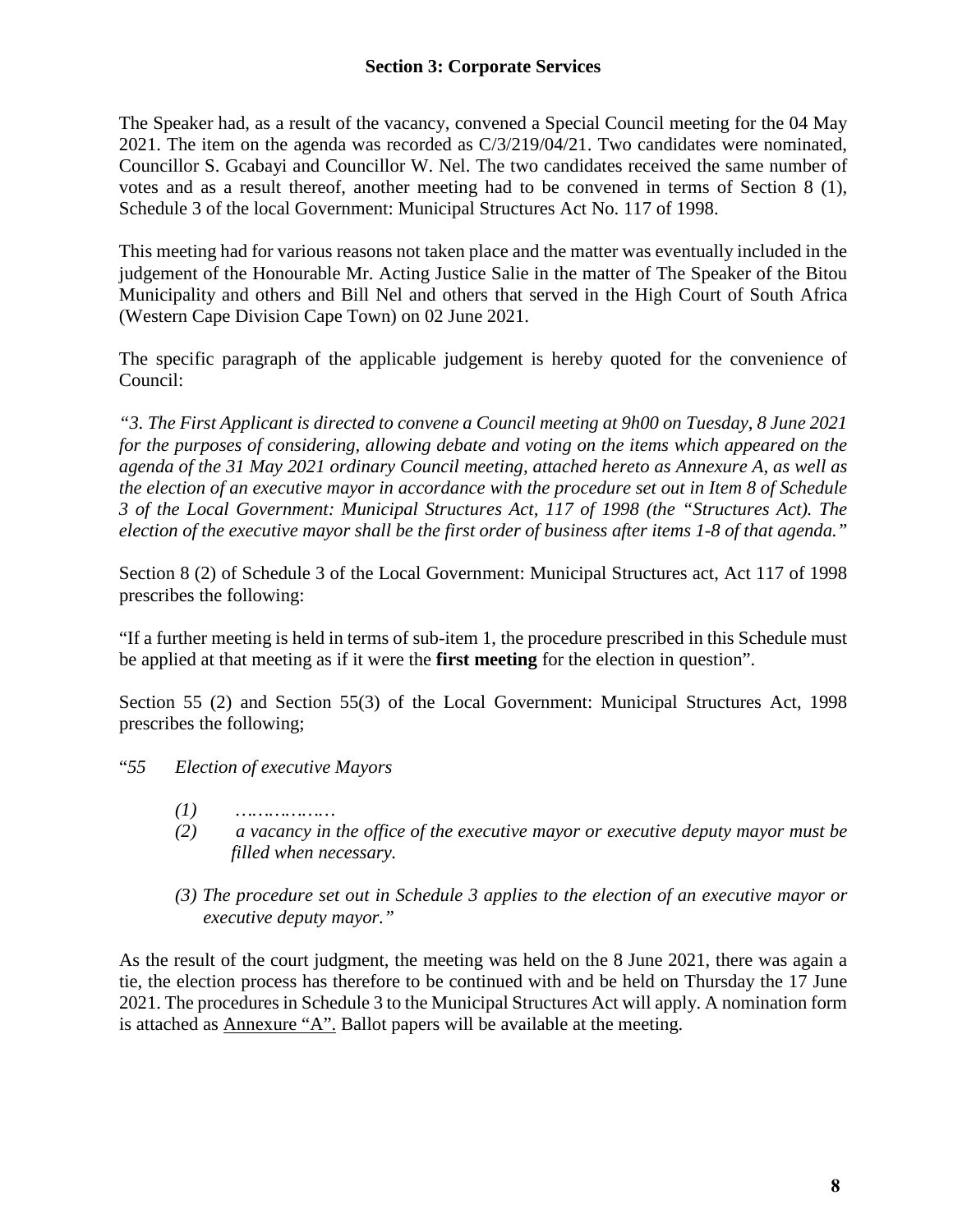The Speaker will accordingly invite written nominations on the attached nomination form (green) for the office of Executive Mayor at the meeting, and thereafter follow the said procedure of secret ballot if more than one nomination is received.

#### **RELEVANT LEGISLATION**

Section 55 (2) and (3) of the Local Government: Municipal Structures Act, 1998

#### **RECOMMENDED BY THE MUNICIPAL MANAGER**

That an Executive Mayor be elected in terms of Section 55 (2) and (3) read with Schedule 3 of the Local Government: Municipal Structures Act, Act 117 0f 1998.